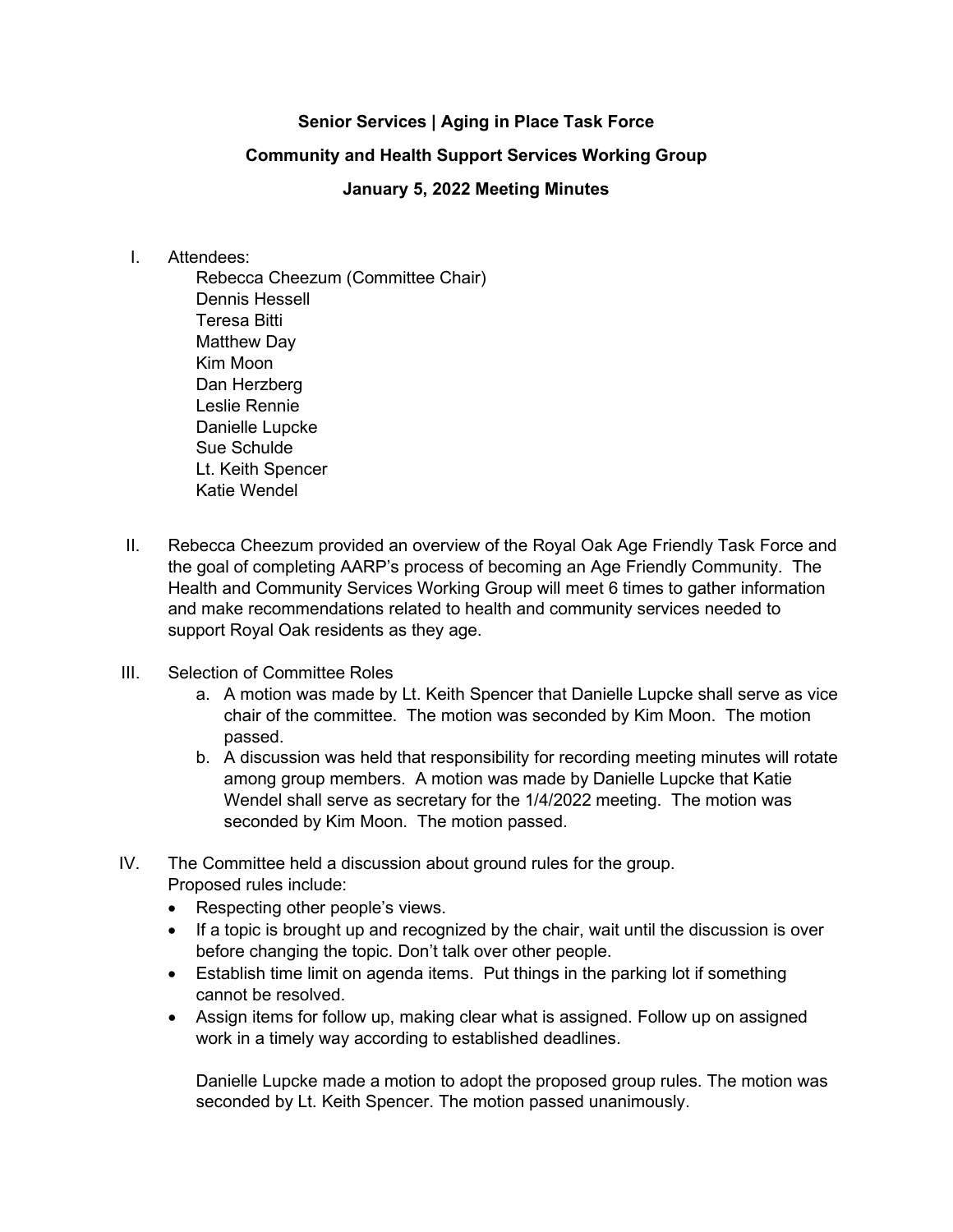V. Committee members were shown data resources on the Age Friendly Royal Website including community survey results and a data summary. Committee members were asked to review data before the next meeting. Additional data sources may be shared by email and a shared google drive.

A discussion of initial reactions to the data included:

- Many seniors are online and need digital access to information. The ability to identify reliable information online is critical for health information.
	- $\circ$  Some older seniors are not online and will need access to print information.
- There is a lot of diversity in the aging population.
- There will be lots of crossover between our working group and others, such as transportation and communication. Becca will meet with other working group chairs to discuss crossover and meeting minutes will be shared.
	- o Transportation to doctors' appointments is a significant need
	- o How information is disseminated is important for our group to consider.
- EMS and police first responders often get calls requesting emergency assistance, but the caller may benefit from non-emergent care outside of the ER. Identifying where to go for various health issues can be difficult.

**Action Steps for Committee members**: Review data sources on the Age Friendly Royal Oak Website. Review Oakland County Blueprint for Successful Aging. Review AARP Age Friendly Communities Website.

VI. Vision Statement

Members shared ideas for a vision statement. Group members can continue to provide input on the vision statement by email, and the statement will be finalized during the next meeting.

Ideas shared included:

- We want our community to be open to everybody, all ages, inclusion.
- Promote successful and meaningful aging in place in our community.
- Enhance the quality of life for residents.
- This is an ongoing endeavor- not limited to one vision statement.
- Promoting healthy behaviors and responding to individual health needs. Focus on both health promotion/prevention and responding to more chronic health needs.
- Improved communication at every level, engaging residents in a dialogue.
- There is a wide range of needs and abilities of seniors 60-100+
- Education on where to find resources.
- Person-centered, reflecting the desires of residents.
- Improving access
- VII. During the next meeting the working group will continue to discuss needed data, finalize our vision statement, and discuss what experts should be consulted.